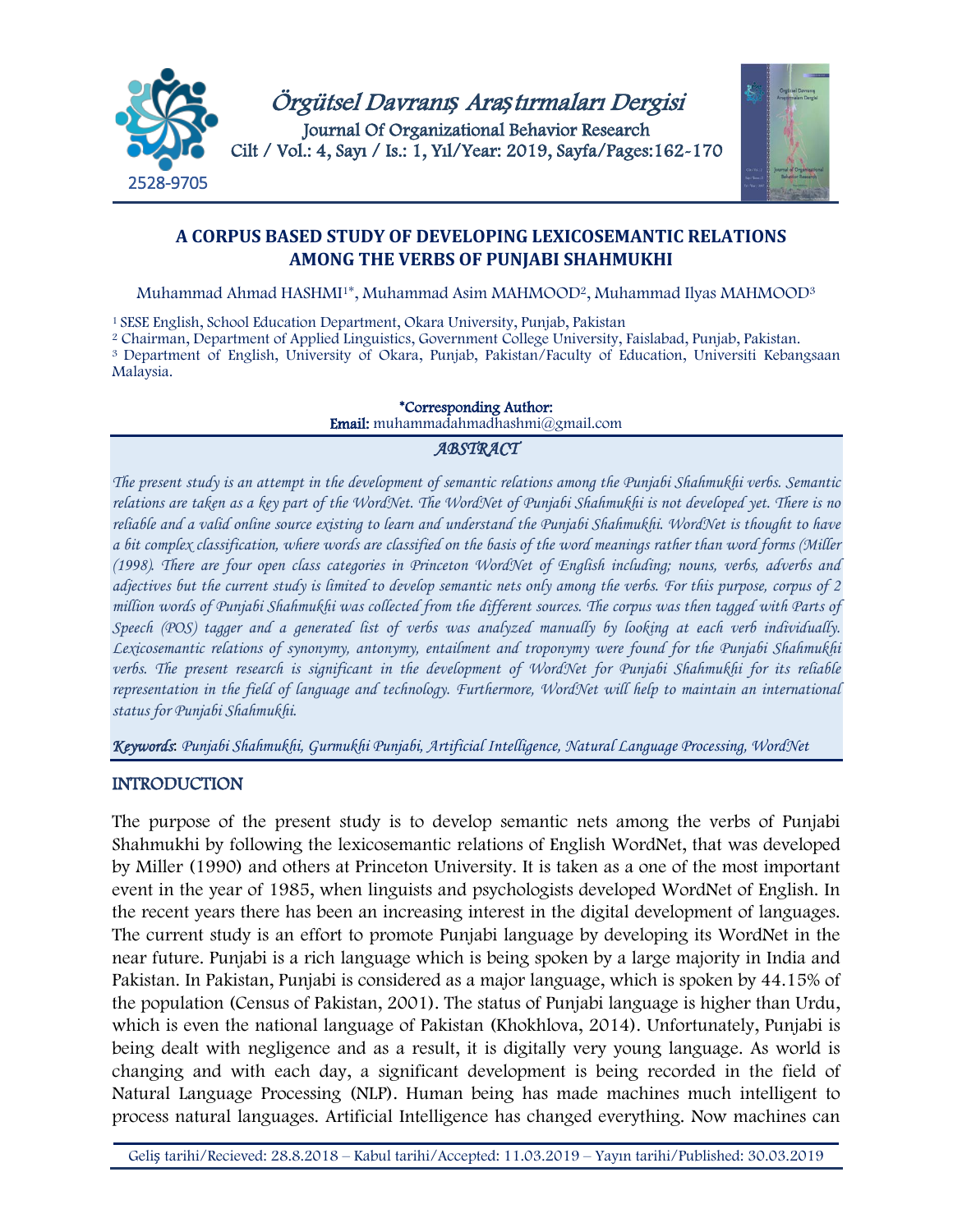take decisions by understanding human language. This notion of Artificial Intelligence was revolutionized with the psychological investigations of linguists. A number of WordNet have been developed in different languages and are kept in a central database (Vossen, 1998). These are linked with Princeton WordNet, while each of these WordNet shows the uniqueness of its language and its internal systems. Svensen (2009) identifies the key relations which are found among the lexical units while structuring the WordNet. According to lexicographical point of view, these lexical relations make the WordNet a unique electronic dictionary. As structuralists mention about a unique system of vocabulary in the dictionary of any language (McCarthy, 2003). Previous studies have reported that WordNet clearly distinguishes between different syntactic categories and organize them semantically as nouns are set as topical hierarchies in developing lexical memory, while adjectives are organized on the basis of antonym relations and are kept as N-dimensional hyperspaces (Gross, Fischer & Miller, 1989; Miller, 1998). Synset of verbs are organized on the basis of entailment relations and these are located towards the bottom of the trees (Vider & Orav, 2002). According to Miller (1998): WordNet is thought to have a bit complex classification, where words are classified on the basis of word meanings rather than word forms. Actually, it shows sematic relations not the semantic components. These relations are constructed within the nouns, adjectives, verbs and adverbs (Miller, Leacock, Tengi, & Bunker,1993). This development has changed the mind of human in order to utilize Artificial Intelligence in the field of NLP. Now machines can translate one language into another one. Data can be mined and speech can be recognized digitally. Speech can be converted into the text and vice versa. But a number of languages including Punjabi Shahmukhi have been ignored and the time is not far, when these languages would become the part of history. As a linguist, it is my responsibility to save and promote languages. So, the current study is significant, as it is an initiative to digitize the Punjabi Shahmukhi by developing its WordNet in a near future. It will help to save Punjabi literature digitally. WordNet will also contribute in the development of different tools to maintain the status of Punjabi Shahmukhi.

#### Research Question

What are the semantic relations found among the verbs of Punjabi Shahmukhi language?

### Limitations

The present study is limited to the verbs of collected corpus. It is beyond the scope of this study in order to examine other forms of words, so the present research does not deal with the semantic relations of other syntactic categories.

### Significance of Study

WordNet is a modern digital form of any thesaurus or dictionary, which is quiet identical to the psychological representation of a language in human mind. Development of lexicosemantic nets are taken as a core in the development of WordNet. So, this study is very important in this regard. Furthermore, this study will show its significance to its native speaker in learning Punjabi Shahmukhi language systematically. The present research is also significant in terms of improving the standards of Punjabi Shahmukhi digitally. It will enhance the confidence of its native speakers to recognize their language in the field of language and technology.

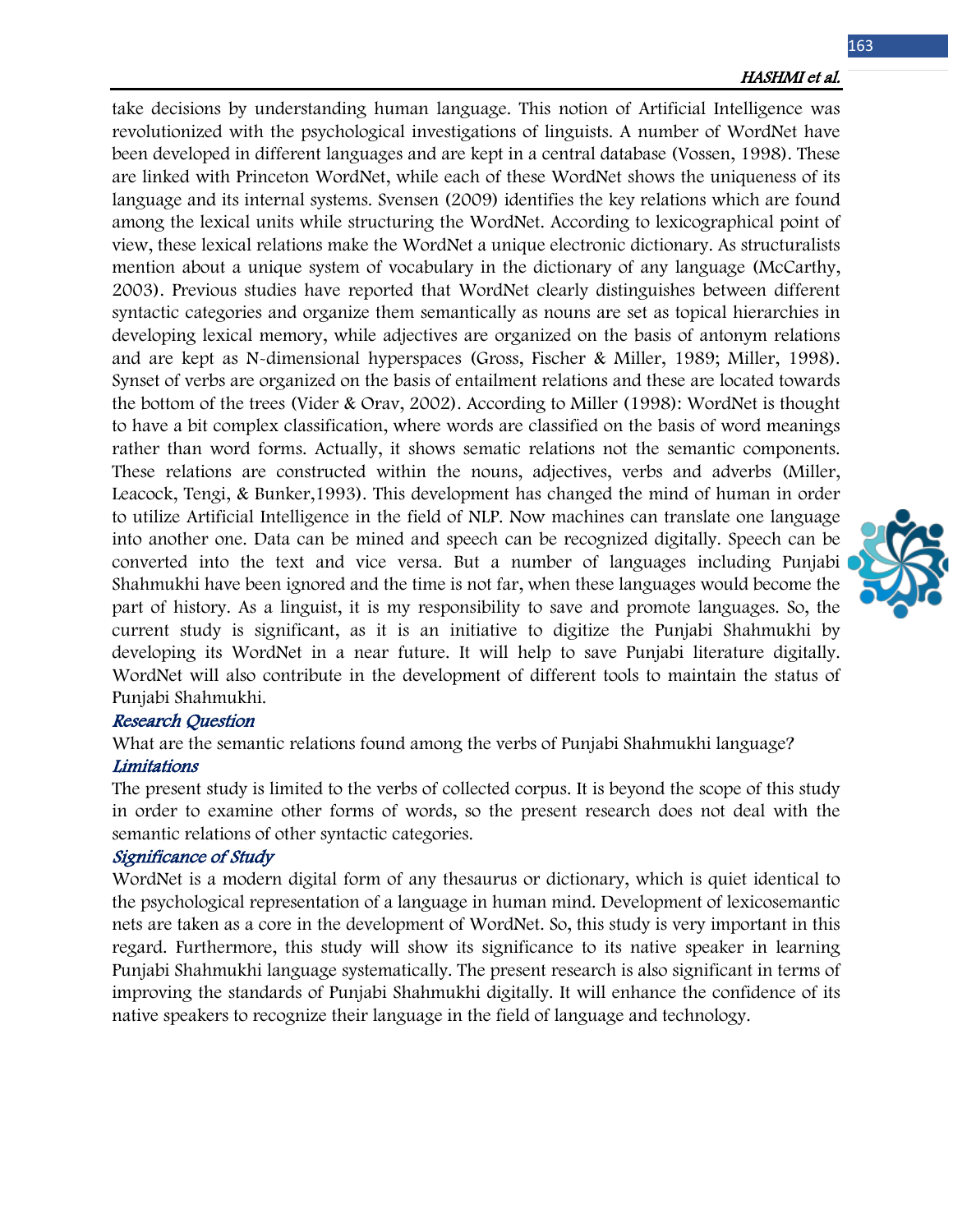Journal of Organizational Behavior Research Cilt / Vol.: 4, Sayı / Is.: 1, Yıl / Year: 2019, Sayfa / Pages: 162–170

# METHODOLOGY

### Data Collection

In this research, a corpus of Shahmukhi Punjabi was collected from various resources including: Newspapers, News items, Novels, Published Books, Poetry, Short stories and Articles. Corpus was taken in soft form with UTF-8 encoding in Notepad file. The next step was to tag the corpus. Due to the unavailability of Shahmukhi Punjabi tagger the corpus was translitrated into Gurmukhi Punjabi using the source developed by a South Asian organization of NLP and another software named as Akhar. After it, the corpus was tagged using Stanford Log-linear Parts of Speech (POS) tagger. The corpus was again translitrated into Shahmukhi script of Punjabi. In the next step, the list verbs was sorted using antconc software, which was freely available online http://www.laurenceanthony.net/software/antconc/. Finally, the tags were checked manually to remove machine error.

### Data Analysis



After the collection of data, it was analyzed manually, looking each verb in online available sources of Shahmukhi Punjabi. The verbs were analyzed by exploring the possible sematic relations including: synonymy, antonymy, entailment and troponymy. The online sources were used to investigate each verb. An online Punjabi dictionary https://www.ijunoon.com/punjabi\_dic/ which takes input in English and gives output in Punjabi was used. The second source, which has been used was [https://pnb.wiktionary.org/wiki/.](https://pnb.wiktionary.org/wiki/) It is *Punjabi wiktionary* which is also known as Punjabi Wikipedia, consists of more than 9000 Punjabi words. Another online source, which has been used for data analysis was<https://pnb.wikipedia.org/wiki/> . It is another Punjabi Wikipedia وکیپیڈیا پنجابی consists of 46546 articles. To get the correct ontology of a word the online dictionary<https://ur.oxforddictionaries.com/> has been used known as Urdu Oxford Living Dictionaries. Semantic relations were developed by analyzing each verb individually and then verified by a Punjabi Expert from 'The Department of Punjabi' in Government College University Faisalabad.

A reference scale has been developed to verify the existence of every verb in the Punjabi Shahmukhi language using above mentioned online sources. These sources do not explain any particular lexical and semantic relations but only show the existence of particular target word in Punjabi Shahmukhi. The particular representation of above sources in analyzing Punjabi Shahmukhi nouns and verbs is given below.

- 1=<https://pnb.wikipedia.org/wiki/>
- 2=<https://pnb.wiktionary.org/wiki/>
- 3= [https://www.ijunoon.com/punjabi\\_dic/](https://www.ijunoon.com/punjabi_dic/)
- 4= P. E: Punjabi Expert

After the analysis of verbs, the data has been checked by a Punjabi Expert from Government College University, Faisalabad, who checked all the verbs, their respective semantic relations and made the necessary amendments. All those amendments have been shown with a tag P.E in the reference column.

Many verbs of Punjabi Shahmukhi have more than one senses, as other natural languages have. To remove this ambiguity 'diacritical marks' have been used to signify the particular target sense. As Punjabi Shahmukhi is written in Urdu script, so an online Urdu dictionary has

164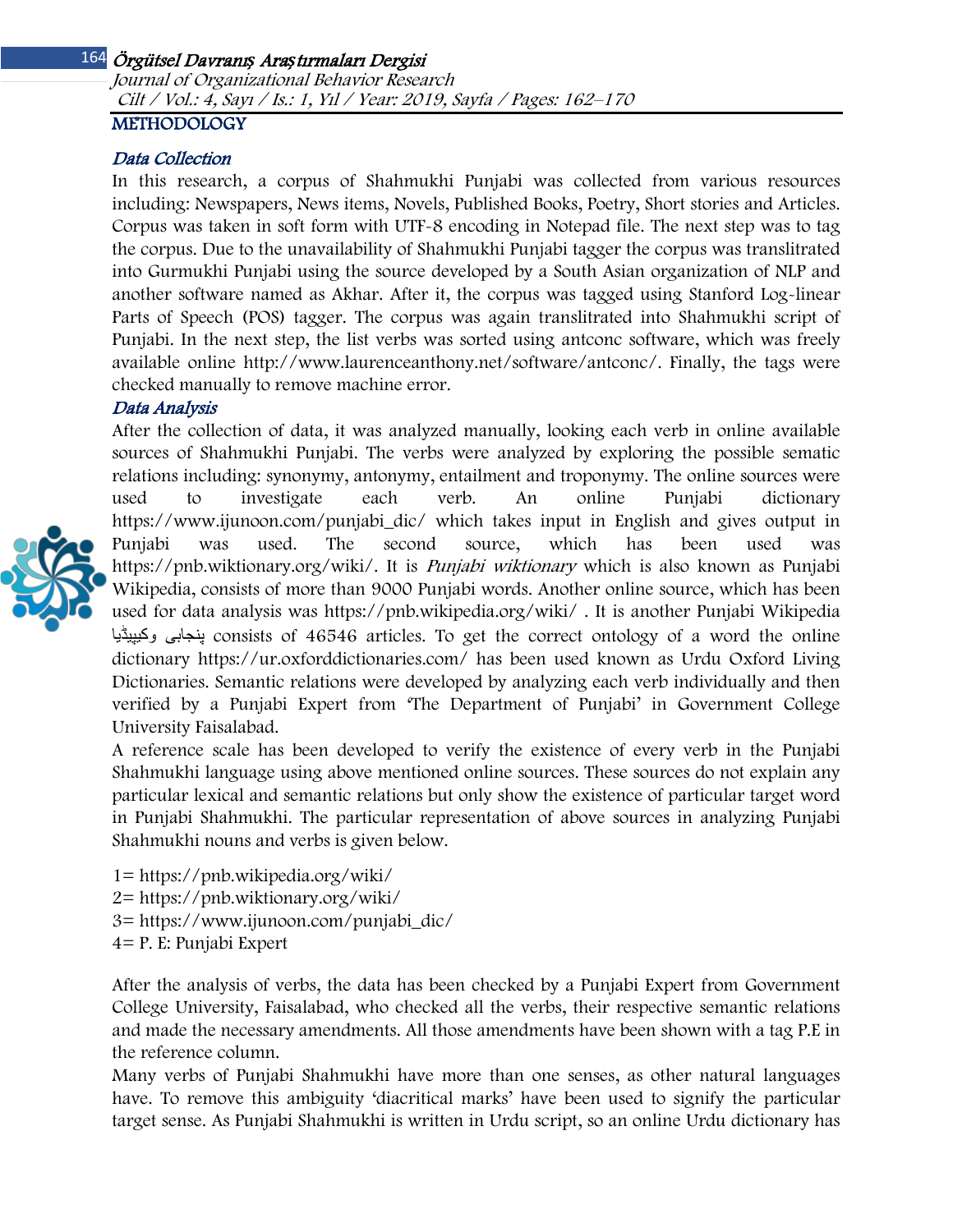been used named as Urdu Oxford Living Dictionaries with its webpage link as https://ur.oxforddictionaries.com/ to understand the particular sense with proper diacritical marks.

#### RESULTS AND DISCUSSIONS

#### Interpretations of Lecxico-semantic Relations of Verbs

WordNet exhibits four semantic relations for verbs, including the relations of synonymy, antonymy, entailment and troponymy. The Lecxico-semantic relations which are found among the 275 verbs are as follows.

Table 1:Comapritive Occurance of Lecxico-semantic Relations

| Type of Lecxico-semantic Relation | Frequency | % of occurrence |
|-----------------------------------|-----------|-----------------|
| Antonymy                          | 200       | 72.73           |
| Synonymy                          | 270       | 98.19           |
| Entailment                        | 153       | 55.63           |
| Troponymy                         | 165       | 60.00           |





#### Relation Synonymy

Two or more verbs are synonyms of one another, if one verb is changed with other verb as a result the changed verb does not change the meaning of context (Piasecki, 2009). Synonymous relations are found for 272 verbs out of 275 verbs as above in the table. This makes the percentage of 98.90% of the verb corpus. Only 3 verbs are left to show any synonym relation ُڈنا and رنگنا ,ہونا including ا. The analysis of each of these 3 verbs highlights that ہونا is a very basic form of all the processes so, there might be no need for speakers to replace it. The word رنگنا means *dye krna* and it is popular now in Punjabi speakers even *dye* is an English verb. The 3<sup>rd</sup> word is <sup>أ</sup>َدَّنا which means *fly* as birds do. Sources of Shahmukhi Punjabi did not have the replacement of this process as happened in the case of رنگنا.

# Relation of Antonymy

Relation of antonymy plays an important role in defining the sense and nature of the target word and a lexicographer takes it as a major lexical relation while designing and planning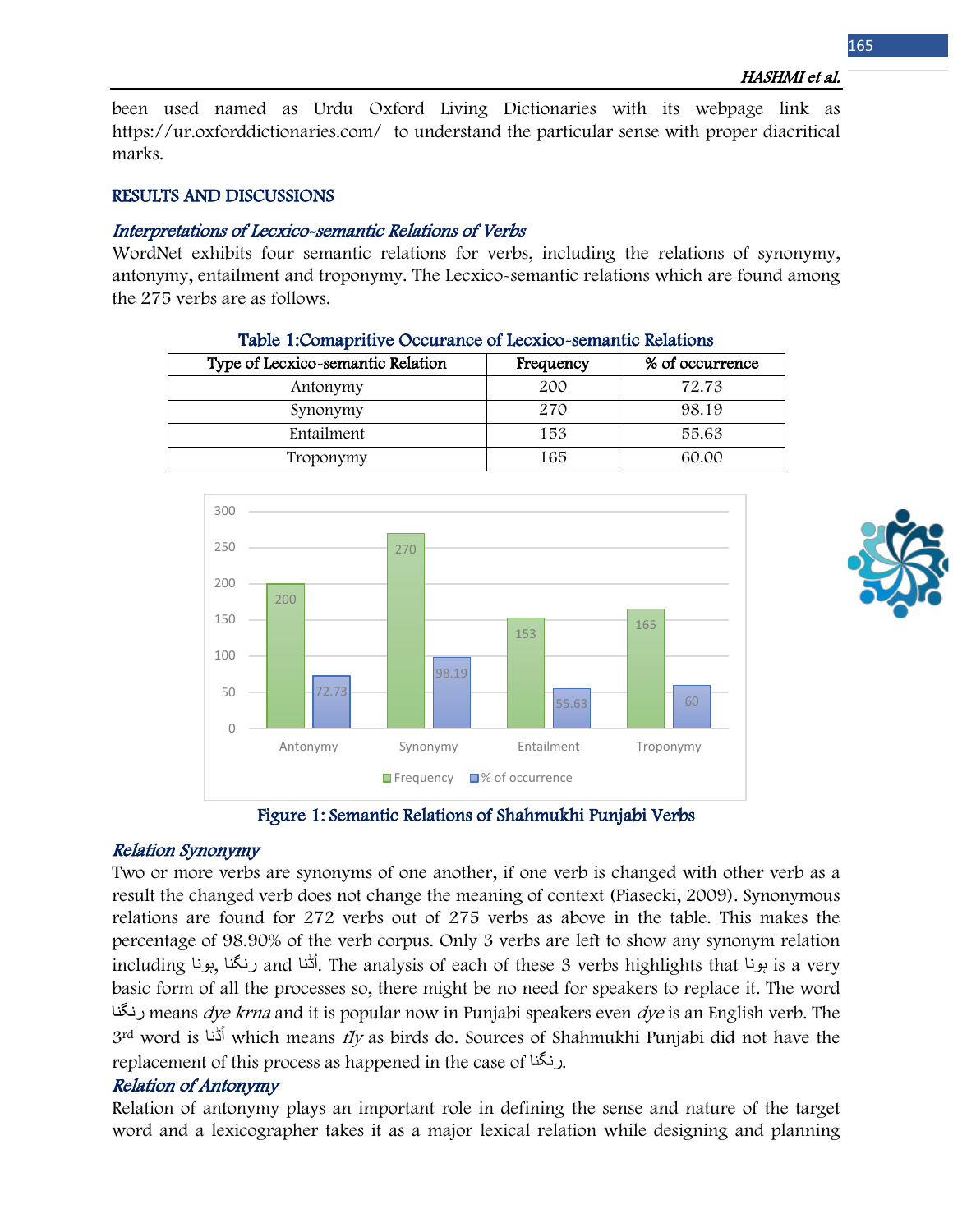# Journal of Organizational Behavior Research

Cilt / Vol.: 4, Sayı / Is.: 1, Yıl / Year: 2019, Sayfa / Pages: 162–170

dictionaries (Strapparava & Valitutti, 2004). 190 words of the total 275 verbs have shown the relation of antonymy which make the 69.09% of targeted corpus of verbs. It also means that 85 verbs do not have their antonym relations, for example, وجنا, رلناُ , چگناُ , مڑناُ , اپڑنا, رڑکنا, لڻنا, لڻکنا, مکناُ , سوچنا, ہلانا, ورتنا, سڑنا and so on. The analysis of these verbs shows that many of the verbs like مُكنا ,رڑكنا )... گلنا ,شرمانا ,ترسنا ,تپنا ,پھٹنا ,بُجهنا ,ٹرنا ,سڑنا ,سہنا ,سوچنا ,مُكنا ,رڑكنا. of natural happening, which happen without any prior attention so, they might not show antonym relation. There can be another reason of not the suitability of antonym relations in defining verbs because this relation better works in organizing adjectives and adverbs in WordNet (Miller, Beckwith, Fellbaum, Gross & Miller, 1990). On the other hand, verbs like ,نا کرنا ,وڑنا , ُمل لینا ,اجڑنا) as opposites their have) .etc …کھانا ,آنا ,ونڈنا ,رہنا , دینا, کرنا, نکلنا,وکانا ,وسنا) لینا, ونجنا, دبنا, جاناand ہگنا ... etc.) respectively. These verbs are intentionally doing processes and show their opposites.

There are also some processes which are inborn in humans and animals and they rarely have In .مسکرانا ,چرنا ,چبنا ,تاڑنا ,سجنا ,تکنا , ُسونا ,شرمانا ,ڈسنا ,ڻھگنا ,example for ,relations opposition their contrast many inborn processes also exhibit opposite relations as (برونا/بسنا , جینا/مرنا , بگنا/کھانا , جاگنا/سونا . It means these are selective processes and there are no hard and fast rules to categorize these processes but rules can be developed by analyzing these processes deeply.

Now come to the type of opposition these verbs exhibit. Here, in verbs the prominent kind of opposition takes place including: gradable opposites, complementary opposites, directional opposites, reversive opposites and near-opposites (Miller, 1998).

A table and bar graph has been made to show the comparative occurrence of these opposites in the present corpus of verbs. Here, we will discuss these kinds in details in relation with the verbs of present study.

| Table 2: Comparitive Occurance of Relation of Opposition |           |                 |  |
|----------------------------------------------------------|-----------|-----------------|--|
| Kind of Opposition                                       | Frequency | % of occurrence |  |
| Gradable Opposites                                       | 27        | 13.50           |  |
| Complementary Opposites                                  | 88        | 44.00           |  |
| Reversive Opposites                                      | 75        | 37.50           |  |
| Near-Opposites                                           |           | 5.00            |  |

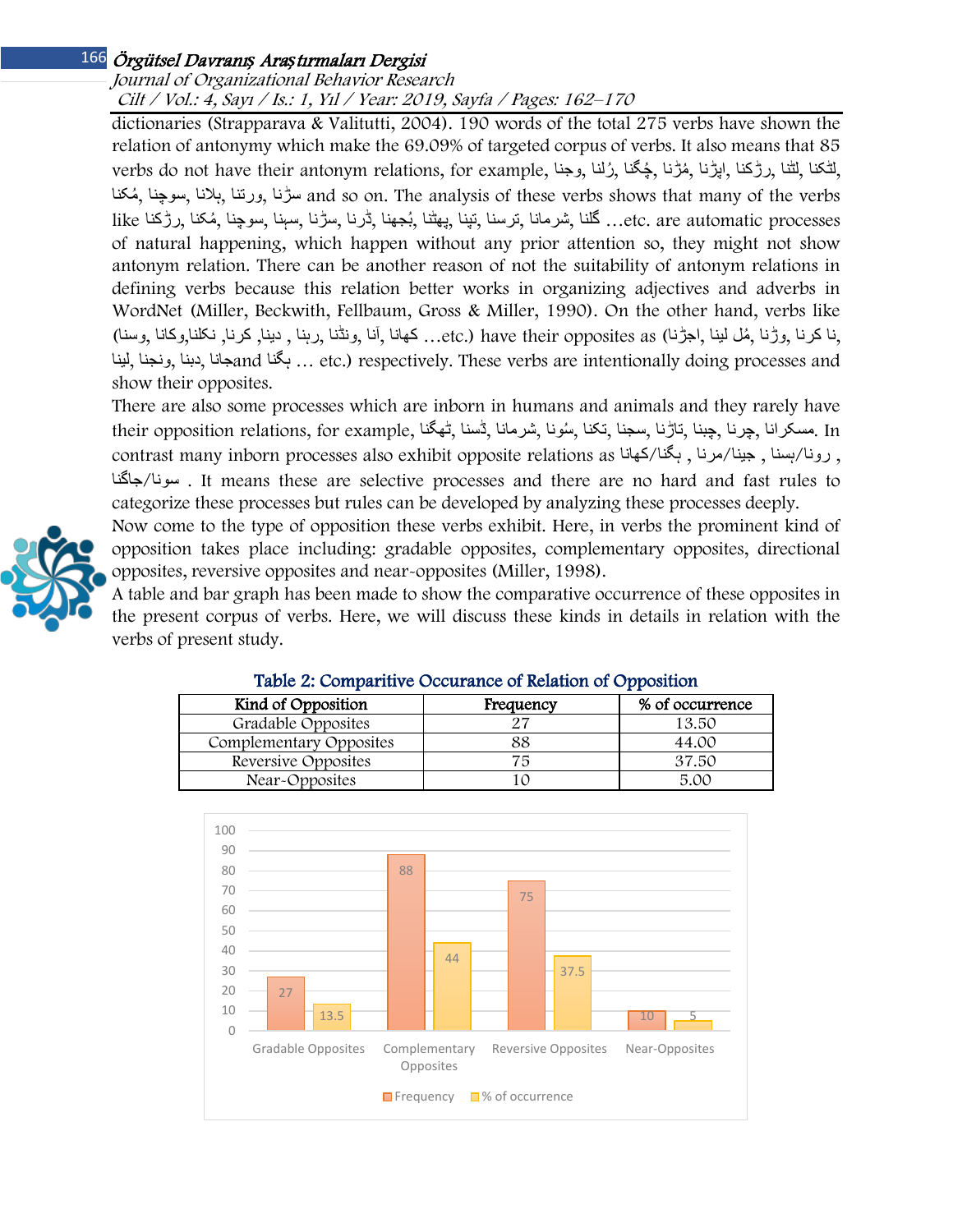### HASHMI et al.

# Figure 2: Graphical Representation of Kinds of Opposites

### Gradable Opposites

The kind of verbs whose intensity can be defined in grades are called gradable opposites (Gross & Miller, 1990). From the total of 190 verbs 26 verbs are found gradable including ونڈنا/دبنا , .etc …تھاپڑنا/ڈانڻنا , ُسکنا/ودنا , ُسکنا/پھیلنا , مننا/لڑنا , ہسنا/رونا , ڈولنا/بھرنا , رونا/ہسنا , ودنا/ ُسکنا , ہگنا/کھانا These processes can be defined in terms of more and less, for example ببتا ڈانٹنا تھوڑا لڑنا ببتا ہنسنا and so on.

# Complementary Opposites

These type of opposites cannot be described in "more or less". The comparative existence of complementary opposites in the corpus is 42.63%. 81 verbs out of 190 verbs have shown complementary opposition. These have only two extremes or end points. There exists no middle form exists for this type of opposition (Maziarz, Piasecki, Szpakowicz & Rabiega-, جينا/مرنا , ثُبنا/لترنا , ثُثنا/لگنا , ونجنا/رہنا , نا بون/بونا , اجڑنا/وسنا :Wiśniewska, 2011), for example ُترنا/چڑھنا . ا

### Directional Opposites

According to Lyons (1977) directional opposites are related to adverbs and prepositions. These are rarely associated to verbs and not related to nouns. For example, نیچے/اوپر ,باہر/اندر and so on. In case of present study only one verb is found having directional opposite ييجنا/بُلانا.

#### Reversive Opposites

According to Egan (1968) reversive opposites consist of adjectives and adverbs, which sometimes qualify nouns or a particular state of an act. This class also contains a number of and so on. The کھولنا/بند کرنا, نکاح کرنا/طلاق دینا, آنا/جانا, ظاہرہونا/غائب ہوناlifferent verbs, for examples analysis of 190 verbs shows the occurrence of 73 reversive verbs which make the 38.42% of the total opposites. For example: کارچلنا ,چهنا/دسنا ,جانا/آنا ,وڑنا/نکلنا, بوٹا/بانا ,فیچھنا/جمنا , and so on. The opposites of these verbs are reverse of جڑھنا/اُترنا ,چٹنا/تُھکنا ,جمنا/گھرنا ,چُکنا/رکھنا $\,$ their original processes.

### Near –Opposites

Near-opposites are not real opposites. According to Cruse (1986) these are impure opposites. Analysis of antonyms have shown that the presence of 9 near-opposite verbs out of 190 verbs showing their antonyms which make 4.73% of the total found antonyms e.g. إلكهنا/يونا, ُچھنا .on so and اڻکنا/پجنا , ُسننا/بولنا ,دسنا/پ

### Relation of Entailment

Entailment is a kind of semantic relation which is rare in common dictionaries but a significant part of WordNet (Miller, Beckwith, Fellbaum, Gross & Miller, 1990). It is an association that is found in defining the verbs. Here, in the given corpus 153 verbs include other processes or the other found processes include these target verbs. In the entailment relation one process temporally includes another process. It can be a bi-directional or unidirectional relation. The verb which include other process is called *entailing* verb while the included verb is called entailed verb (Chklovski & Pantel, 2004). As in case of ابینا , سا رُکنا/ مرنا , چبنا/کھانا , رہنا/وسنا ) are including other ویڑھنا and وسنا , کھانا وسنا etc. In these examples verbs وسنا ,چکھنا ,چکھنا ,چکھنا ,چکھنا verbs رہنا, چبنا,رکنا سا ُ , چکھنا and سمجھنا respectively. In this way the including verbs are called entailing verbs and the included verbs are known as entailed verbs. Moreover, I have drawn a table and represented a bar-graph to show the comparative occurrence of entailing and entailed verbs as follows.

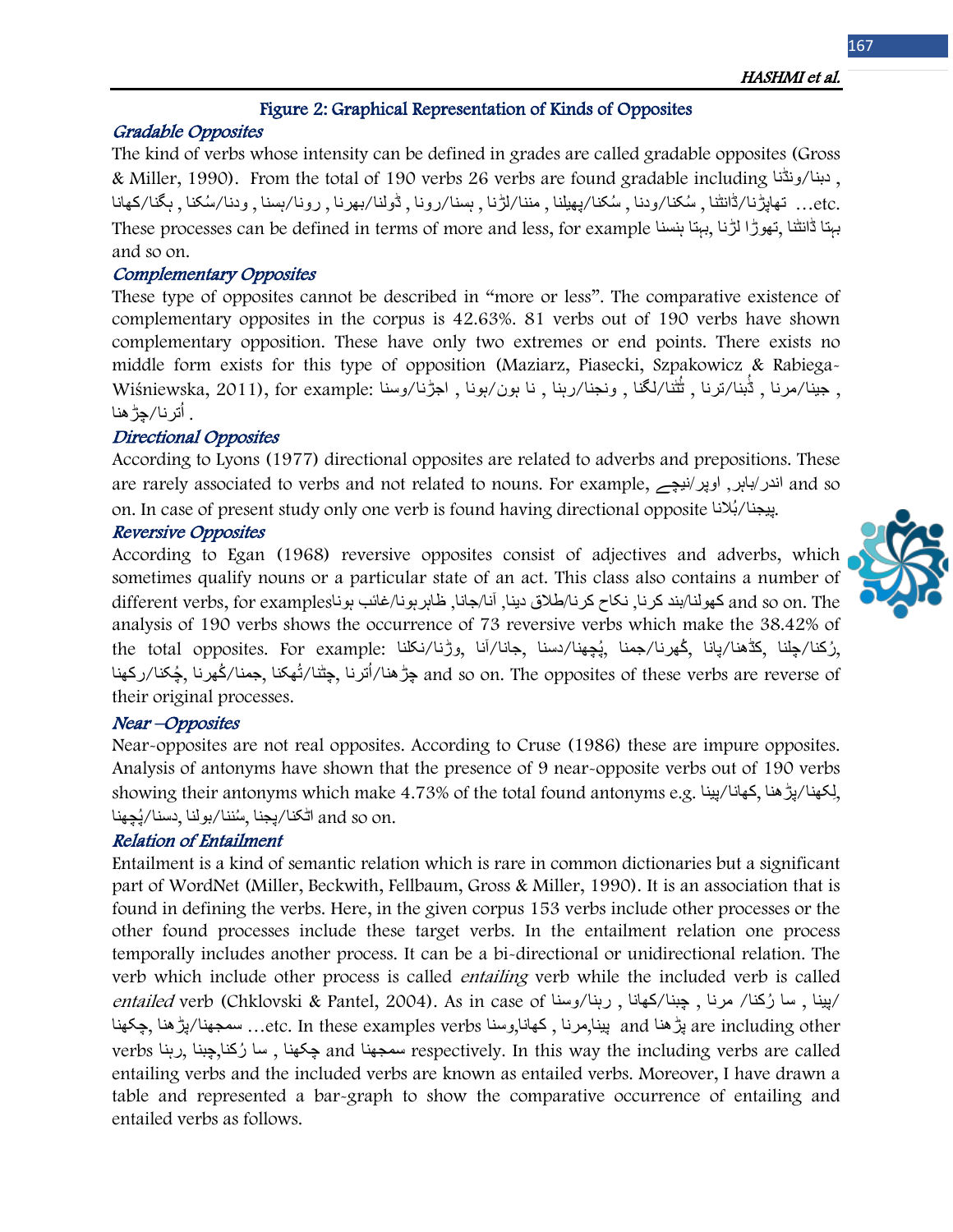Journal of Organizational Behavior Research Cilt / Vol.: 4, Sayı / Is.: 1, Yıl / Year: 2019, Sayfa / Pages: 162–170

| Kind of Entailment | Frequency | % of occurrence |
|--------------------|-----------|-----------------|
| Entailing Verbs    | 139       | 90.84           |
| Entailed Verbs     |           | 9.16            |







# Figure 3: Graphical Representation of Entailment Relation

The above graph has been drawn by analyzing the 153 verbs which have the relation of entailment. Bar-graph shows that 90.84% verbs are entailing the other process or can say that including the other processes. The major reason behind the high frequency of entailing verbs is the focus of researcher to analyze the entailed verbs by the target verbs in the corpus. Furthermore, where entailing verbs are not found the entailed verbs are focused by the researcher.

# Troponymy

Troponymy is a kind of relation between two processes, where the process remains same but the manner of happening becomes different (Miller, 1995). For example, in cry and speak, the process is same but the manner is different. For the current corpus of 275 verbs the 164 verbs have their dual processes in different manners, for example: كھوجنا, اجھنا/ڈكنا, بجھنا/کھوجنا, have their dual .and so on بولنا/چِلّانا ,ہکنا/چلانا ,گُرلانا/تڑفنا ,

The remaining 111 verbs of doing and happening did not show this relation. The study of these verbs shows that many of the verbs like ہونا,کرنا and سکھناِ are very basic that these are the most generalized form for many actions so, these do not have their specific manner to entertain.

Many of the verbs are basic skills like لِكهنا , ترنا, بڑھنا, أُڑنا,چڑھنا ,ترنا ,تر مندا ,many of the verbs are representation in any alternative manners. Further, some of the verbs like کھرنا, اُگنا<sub>ُ،</sub> مُکنا<sub>ُ،</sub>گُھرنا جننا , پھسنا, جلنا , جننا , جننا , جننا , جننا , جننا , جننا , جلنا , جسنا, جننا , ویسنا, جلنا , etc. are automatic processes which happen naturally, so these also do not have alternative manners of happening.

# **CONCLUSION**

The current study was set out to determine the lexicosemantic relations among verbs with a future aim to develop Punjabi Shahmukhi WordNet. As WordNet is thought to be a solid lexical database to run the digital applications of any language. Punjabi Shahmukhi is digitally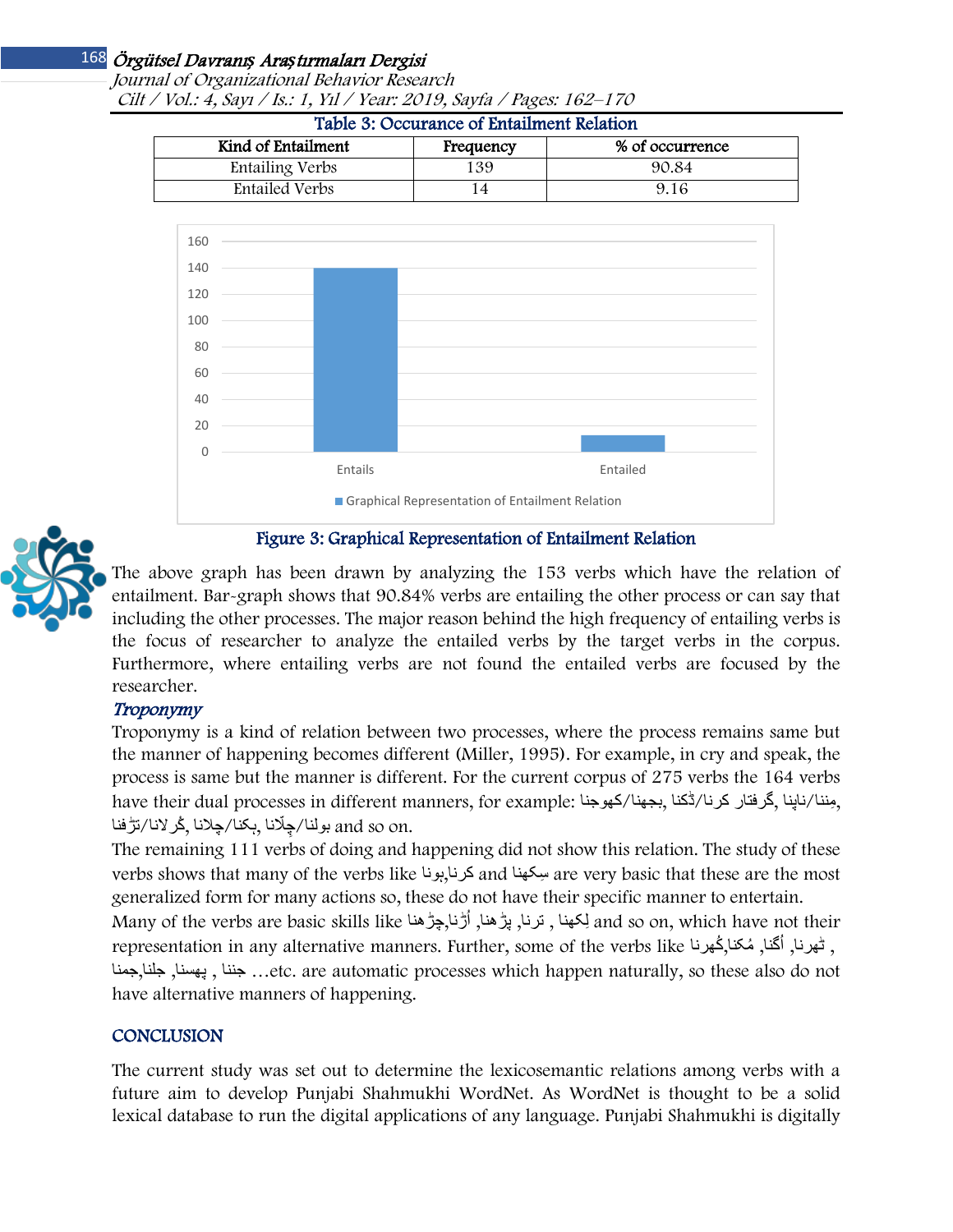very young language so, it is very important to develop its WordNet. Development of Semantic nets of different word forms is one of the most important aspect of WordNet.

The purpose of current study was to develop lexicosemantic relations among Punjabi Shahmukhi verbs. It is concluded that the verbs of Punjabi Shahmukhi are frequent in showing the lexical relation of synonymy and antonymy. The semantic relation of entailment is found rare among the Punjabi Shahmukhi verbs.

Finally, these lexicosemantic relations will be the part of Punjabi Shahmukhi WordNet, which will be developed in near future. This WordNet will help to digitize all the literature of Punjabi Shahmukhi which is available only in hard form.

#### References

- Chklovski, T., & Pantel, P. (2004). Verbocean: Mining the web for fine-grained semantic verb relations. In Proceedings of the 2004 Conference on Empirical Methods in Natural Language Processing.
- Cruse, D. A., & Cruse, D. A. (1986). Lexical semantics. Cambridge University Press.
- Egan, R. 1968. Survey of the History of English Synonymy. In: Gove, P. (ed.) Webster's New Dictionary of Synonyms. Springfield, MA: Merriam-Webster. 5a–31a.
- Gross, D., & Miller, K. J. (1990). Adjectives in wordnet. International Journal of lexicography, <sup>3</sup>(4), 265-277.
- Gross, D., Fischer, U., & Miller, G. A. (1989). The organization of adjectival meanings. Journal of memory and language, <sup>28</sup>(1), 92.
- Khokhlova, L. V. (2014). 2. Majority language death. University of Hawai'i Press.
- Lyons, J. 1977. Semantics. 2 vols. New York: Cambridge University Press
- Maziarz, M., Piasecki, M., Szpakowicz, S., & Rabiega-Wiśniewska, J. (2011). Semantic relations among nouns in Polish WordNet grounded in lexicographic and semantic tradition. Cognitive Studies / Études cognitives, (11).
- McCarthy, D., Keller, B., & Carroll, J. (2003, July). Detecting a continuum of compositionality in phrasal verbs. In Proceedings of the ACL 2003 workshop on Multiword expressions: analysis, acquisition and treatment-Volume 18 (pp. 73-80). Association for Computational Linguistics.
- Miller, G. (1998). WordNet: An electronic lexical database. MIT press.
- Miller, G. A. (1990). Nouns in WordNet: a lexical inheritance system. International journal of Lexicography, <sup>3</sup>(4), 245-264.
- Miller, G. A. (1995). WordNet: a lexical database for English. Communications of the ACM, <sup>38</sup>(11), 39-41.
- Miller, G. A., Beckwith, R., Fellbaum, C., Gross, D., & Miller, K. J. (1990). Introduction to WordNet: An on-line lexical database. International journal of lexicography, 3(4), 235-244.